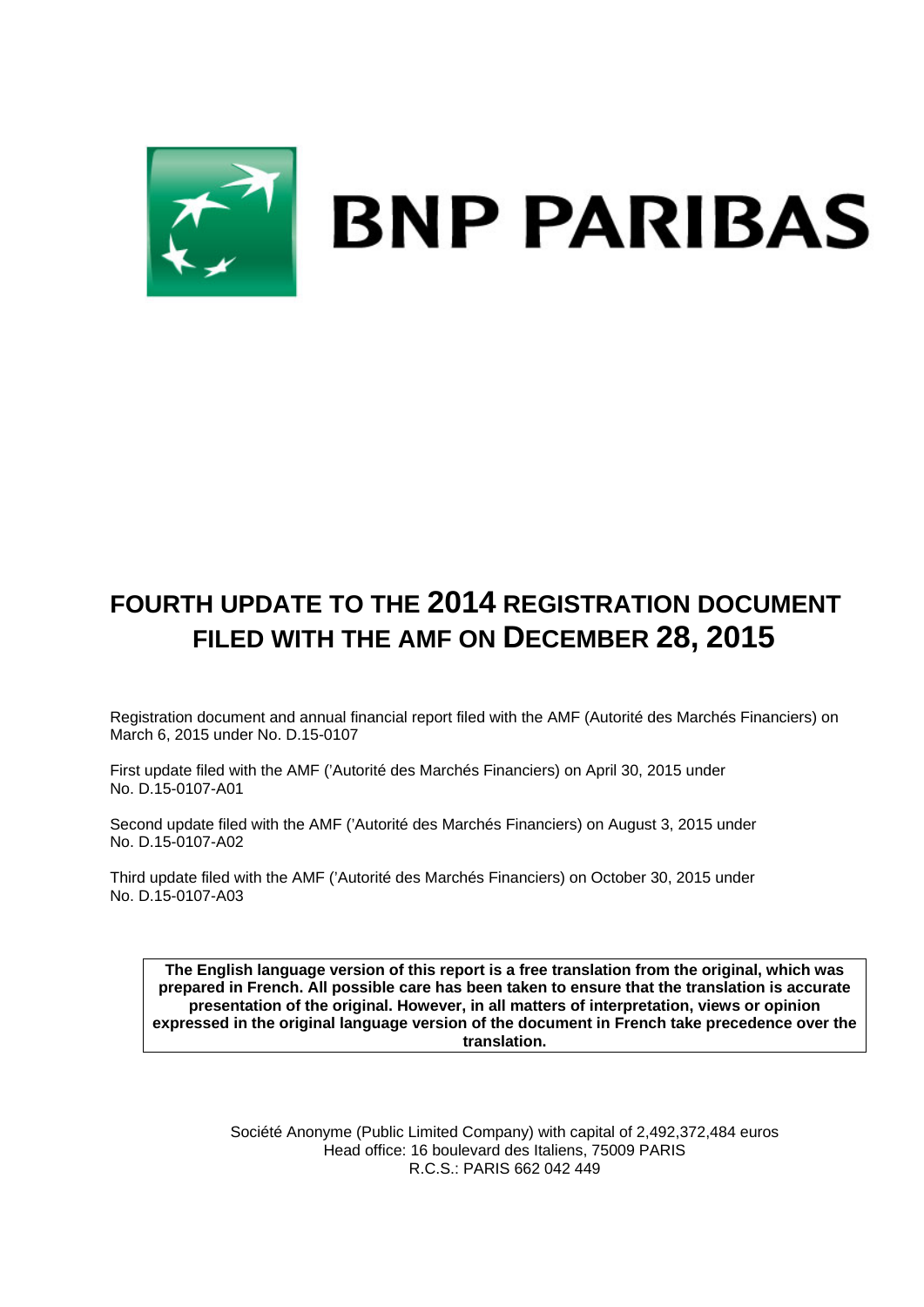| 4. PERSON RESPONSIBLE FOR THE UPDATE TO THE REGISTRATION DOCUMENT7 |  |
|--------------------------------------------------------------------|--|
|                                                                    |  |
|                                                                    |  |



Only the French version of the fourth update to the 2014 Registration document has been submitted to the AMF. It is therefore the only version that is binding in law.

The original document was filed with the AMF (French Securities Regulator) on 28 December 2015, in accordance with article 212–13 of the AMF's General Regulations. It may be used in support of a financial transaction only if supplemented by a Transaction Note that has received approval from the AMF. This document was prepared by the issuer and its signatories assume responsibility for it.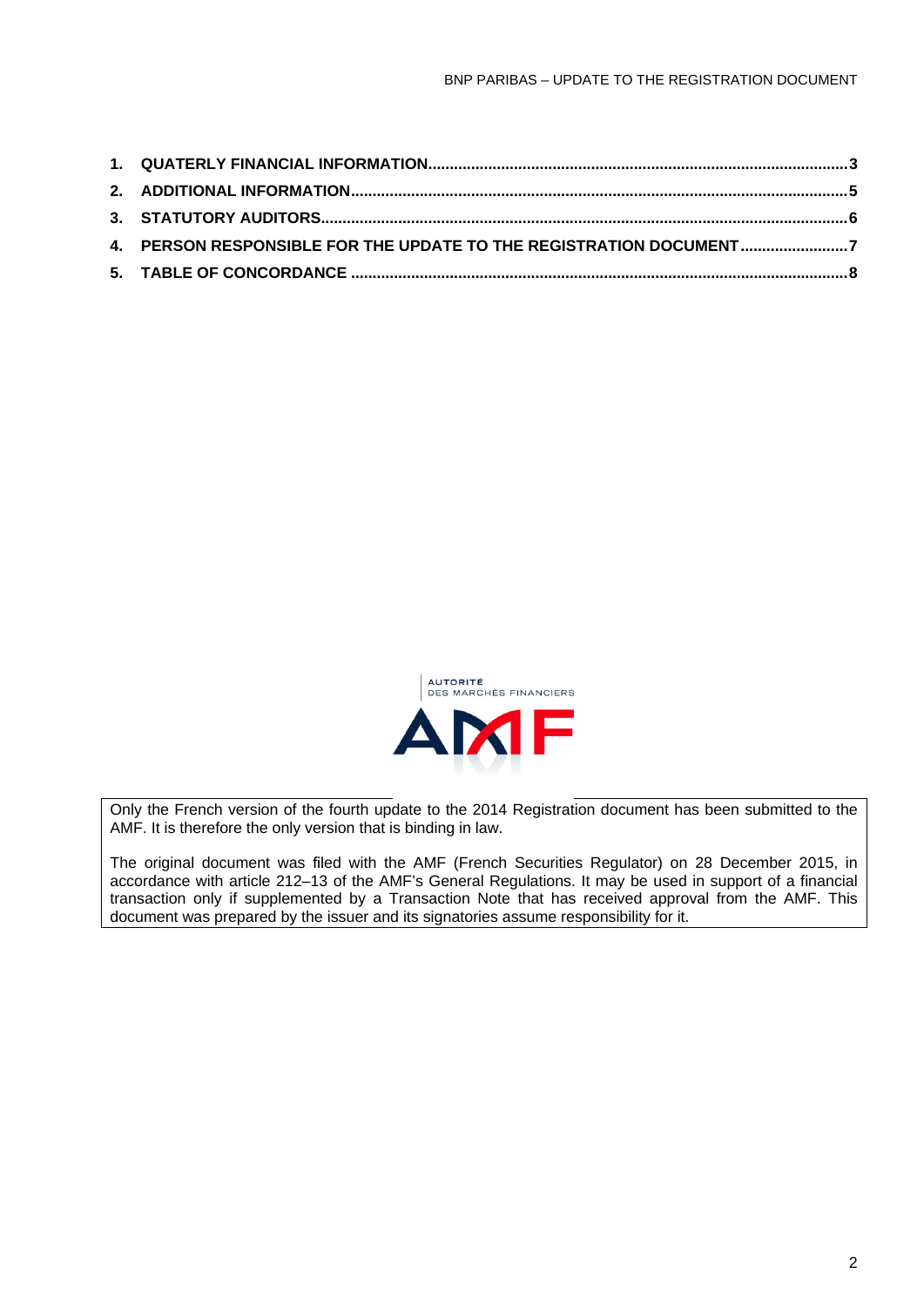## **1. Quaterly financial information**

## **1.1 Group presentation**

BNP Paribas, Europe's leading provider of banking and financial services, has four domestic retail banking markets in Europe, namely in Belgium, France, Italy and Luxembourg. It operates in 75 countries and has close to 188,000 employees, including over 147,000 in Europe. BNP Paribas holds key positions in its two main businesses:

#### **Retail Banking and Services, which includes:**

- Domestic Markets, comprising:
	- French Retail Banking (FRB);
	- BNL banca commerciale (BNL bc), Italian retail banking;
	- Belgian Retail Banking (BRB);
	- Other Domestic Markets activities including Luxembourg Retail Banking (LRB)
- International Financial Services, comprising:
	- Europe-Mediterranean;
	- BancWest;
	- Personal Finance;
	- Insurance;
	- Wealth and Asset Management;

#### **Corporate and Institutional Banking (CIB).**

- Corporate Banking;
- Global Markets:
- Securities Services.

BNP Paribas SA is the parent company of the BNP Paribas Group.

### **1.2 Long term and short term ratings**

| LT/ST rating            | S&P                    | Fitch            | Moody's            |
|-------------------------|------------------------|------------------|--------------------|
| As at 6 March 2015      | $A+/A-1$               | $A+/F1$          | A1/Prime-1         |
|                         | (negative outlook)     | (stable outlook) | (negative outlook) |
|                         | $A+/A-1$               | $A+$ /F1         | A1/Prime-1         |
| As at 31 July 2015      | (negative outlook)     | (stable outlook) | (stable outlook)   |
| As at 30 October 2015   | $A+/A-1$               | $A+$ /F1         | A1/Prime-1         |
|                         | (negative outlook)     | (stable outlook) | (stable outlook)   |
| As at 28 December 2015  | $A+/A-1$               | $A+/F1$          | A1/Prime-1         |
|                         | (CreditWatch negative) | (stable outlook) | (stable outlook)   |
| Date of the last review | 2 December 2015        | 8 December 2015  | 28 May 2015        |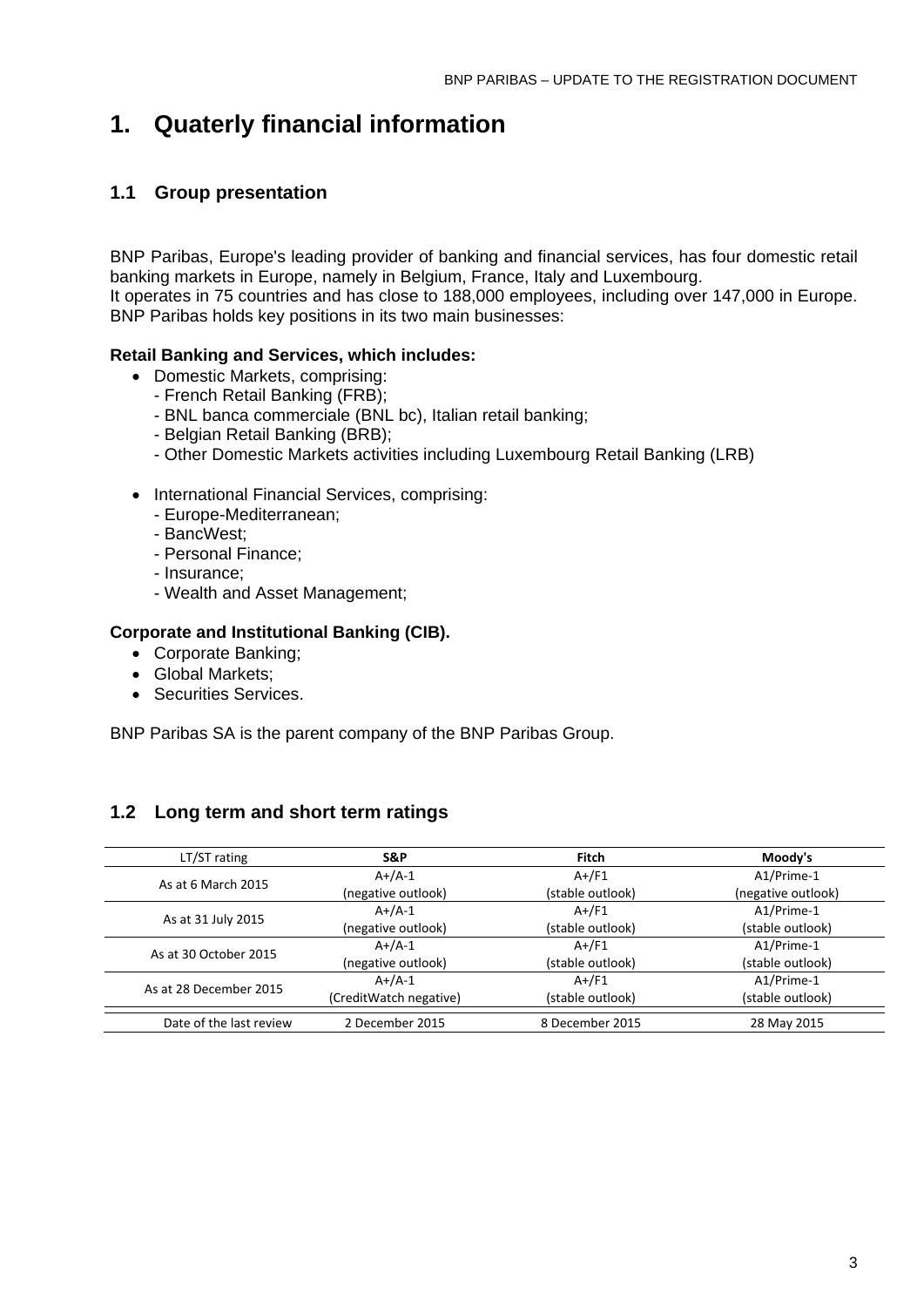## **1.3 Recent events**

Paris, 23 December 2015

#### **- 2015 SREP process completed - BNP Paribas' capital ratio well above the 2016 minimum requirement from the ECB**

In accordance with the request by the *Autorité des Marchés Financiers* to French banks, BNP Paribas announces that it has received notification of the ECB's decision on the 2015 Supervisory Review and Evaluation Process (SREP). The capital requirement (CET1) that the bank has to meet on a consolidated basis in 2016 has been set at 10.0%, including the G-SIB buffer requirement which is equal to 0.5% in 2016.

With a phased-in CET1 ratio of 10.9% as at 30.09.15 (10.7% fully loaded CET1 ratio), BNP Paribas is well above the minimum requirement applicable for 2016.

The fully loaded G-SIB buffer stands at 2% for BNP Paribas, to be reached by 2019. The ECB's general recommendation is to follow a linear path towards the corresponding anticipated 11.5% fully loaded CET1 ratio in 2019. BNP Paribas intends to reach this level well in advance, thanks to its strong recurrent organic capital generation and active capital management as witnessed by the 40 basis points increase in its CET1 ratio in the first nine months of 2015.

Moreover, BNP Paribas is contemplating strategic alternatives with respect to its subsidiary, First Hawaiian Bank, which if successfully completed could strengthen BNPP's CET1 ratio by up to approximately 40 basis points. This would lead BNP Paribas to reach the fully loaded CET1 anticipated level by mid-2017.

Following the SREP notification and in accordance with accounting rules, an impairment of the goodwill outstanding for BNL (Banca Nazionale del Lavoro) is triggered given the increased capital allocation requirement for this entity. This will impact the Group's fourth quarter 2015 results by €0.9 billion. This goodwill impairment is marginally positive on BNP Paribas' regulatory capital ratio as goodwill is already deducted.

BNP Paribas confirms its 45% dividend pay-out target.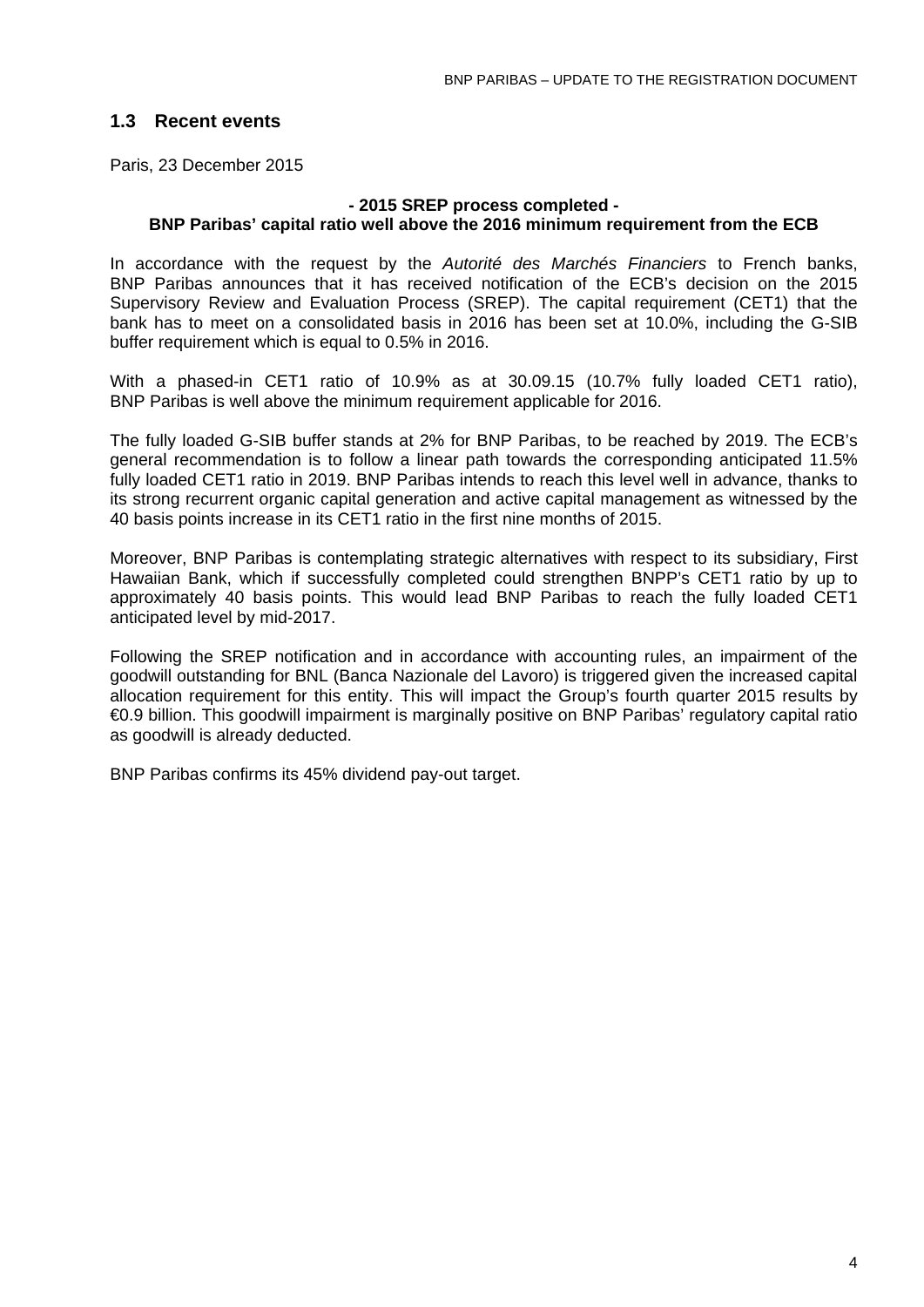## **2. Additional information**

## **2.1 Documents on display**

This document is freely available at BNP Paribas' head office: 16, boulevard des Italiens, 75009 Paris.

The French version of this document is also available on:

- The *Autorité des Marchés Financiers* (AMF) website at www.amf-france.org and,
- The BNP Paribas website at www.invest.bnpparibas.com.

### **2.2 Significant changes**

Save as disclosed in this document, there has been no significant change in the financial position of the BNP Paribas Group since the end of the last financial period for which verified financial statements have been published.

## **2.3 Trends**

Refer to the section 12 of the table of concordance in chapter 7 of this document.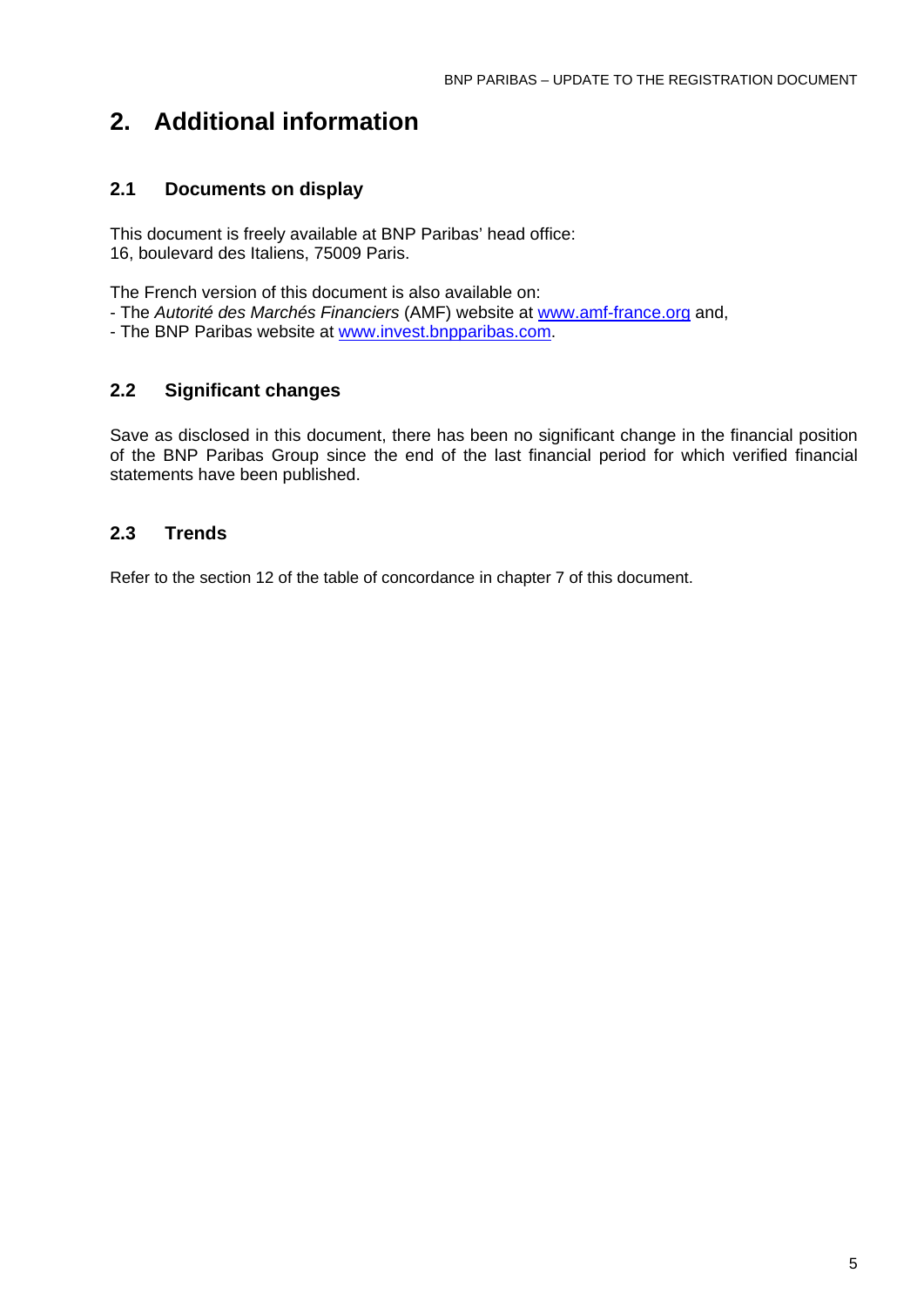## **3. Statutory Auditors**

| <b>PricewaterhouseCoopers</b>                               |                     |                        |  |  |  |  |
|-------------------------------------------------------------|---------------------|------------------------|--|--|--|--|
| <b>Deloitte &amp; Associés</b>                              | Audit               | <b>Mazars</b>          |  |  |  |  |
| 185, avenue Charles de Gaulle                               | 63, rue de Villiers | 61, rue Henri Regnault |  |  |  |  |
| 92524 Neuilly-sur-Seine Cedex 92208 Neuilly-sur-Seine Cedex |                     | 92400 Courbevoie       |  |  |  |  |

• Deloitte & Associés was re-appointed as Statutory Auditor at the Annual General Meeting of 23 May 2012 for a six-year period expiring at the close of the Annual General Meeting called in 2018 to approve the financial statements for the year ending 31 December 2017. The firm was first appointed at the Annual General Meeting of 23 May 2006. Deloitte & Associés is represented by Damien Leurent.

*Deputy:*

Société BEAS, 195, avenue Charles de Gaulle, Neuilly-sur-Seine (92), France, SIREN No. 315 172 445, Nanterre trade and companies register.

• PricewaterhouseCoopers audit was re-appointed as Statutory Auditor at the Annual General Meeting of 23 May 2012 for a six-year period expiring at the close of the Annual General Meeting called in 2018 to approve the financial statements for the year ending 31 December 2017. The firm was first appointed at the Annual General Meeting of 26 May 1994.

PricewaterhouseCoopers Audit is represented by Etienne Boris.

*Deputy:* Anik Chaumartin, 63, rue de Villiers, Neuilly-sur-Seine (92), France.

• Mazars was re-appointed as Statutory Auditor at the Annual General Meeting of 23 May 2012 for a six-year period expiring at the close of the Annual General Meeting called in 2018 to approve the financial statements for the year ending 31 December 2017. The firm was first appointed at the Annual General Meeting of 23 May 2000. Mazars is represented by Hervé Hélias.

*Deputy:*

Michel Barbet-Massin, 61, rue Henri Regnault, Courbevoie (92), France.

Deloitte & Associés, PricewaterhouseCoopers, and Mazars are registered as Statutory Auditors with the Versailles Regional Association of Statutory Auditors, under the authority of the French National Accounting Oversight Board (*Haut Conseil du Commissariat aux comptes*).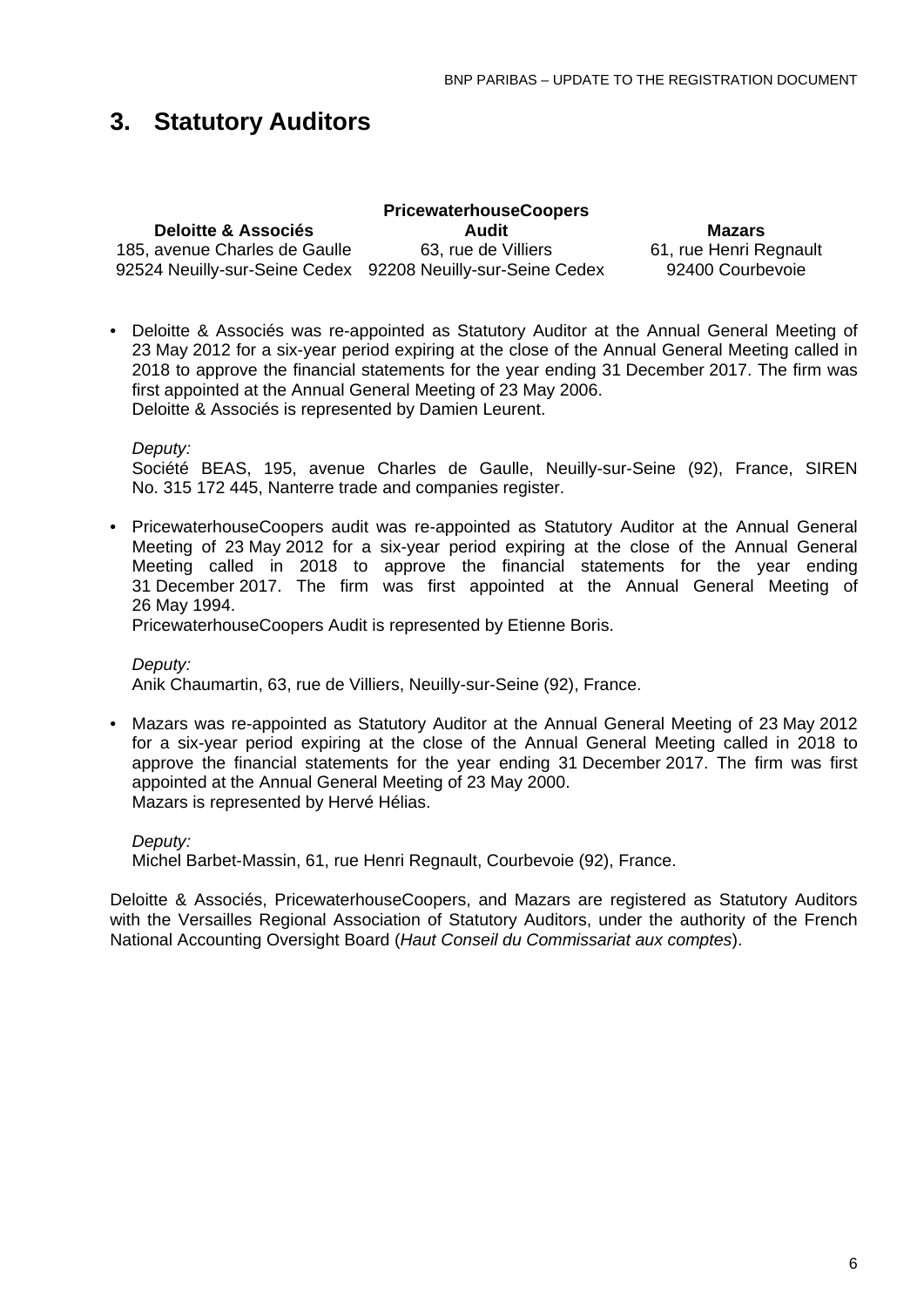## **4. Person responsible for the update to the Registration Document**

#### **PERSON RESPONSIBLE FOR THE REGISTRATION DOCUMENT AND ITS UPDATES**

Jean-Laurent Bonnafé, Chief Executive Officer

#### **STATEMENT BY THE PERSON RESPONSIBLE FOR THE REGISTRATION DOCUMENT AND ITS UPDATES**

I hereby declare to the best of my knowledge, and after having taken all reasonable precautions, that the information contained in the present update of the Registration document is in accordance with the facts and contains no omission likely to affect its import.

I obtained a completion letter from the Statutory Auditors, Deloitte & Associés, PricewaterhouseCoopers Audit, and Mazars, in which they state that they have verified the information contained in the present update about the Group's financial position and accounts and that they have read the Registration document and its update in their entirety.

Paris, 24 December 2015,

Chief Executive Officer

Jean-Laurent BONNAFÉ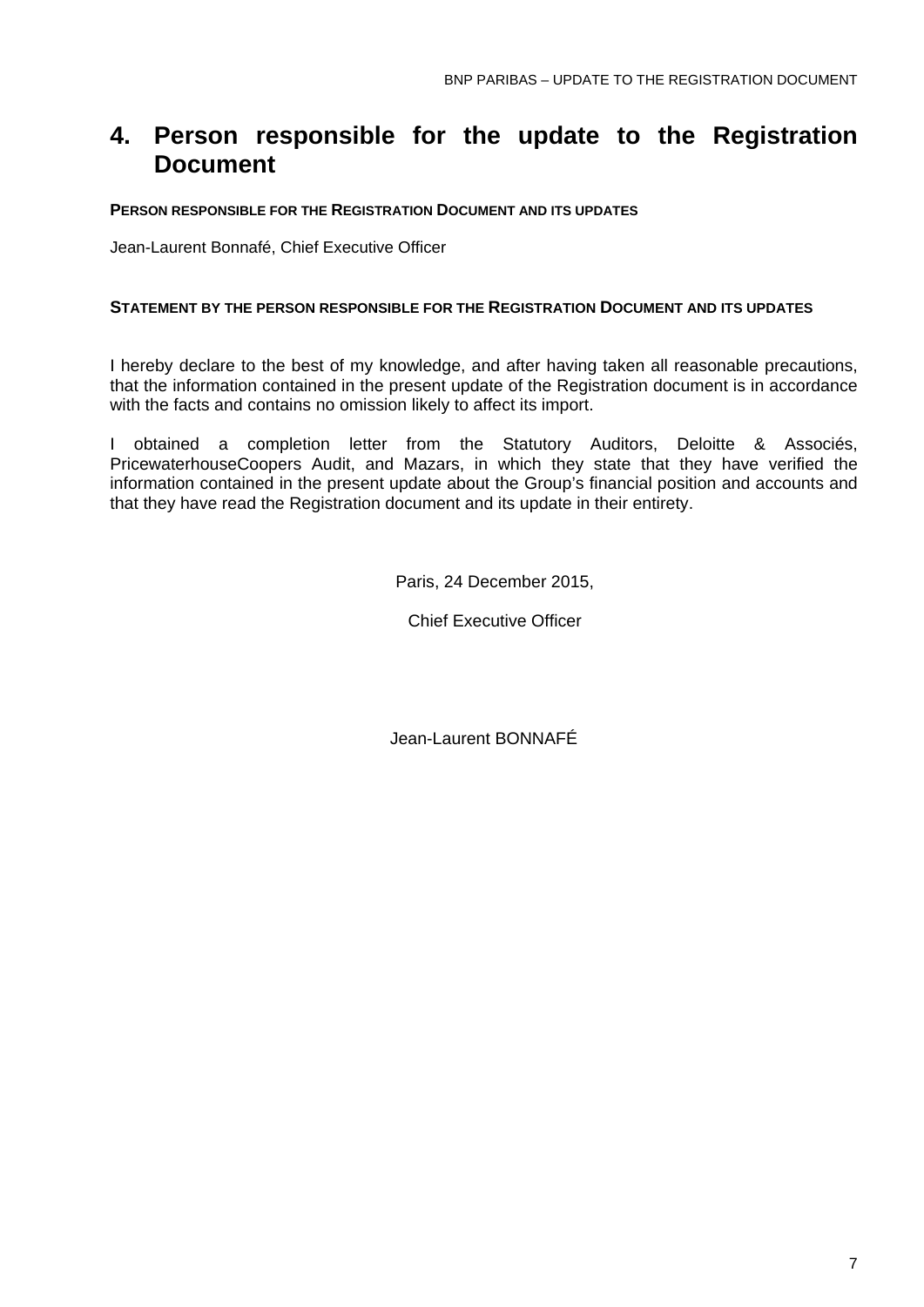# **5. Table of concordance**

|                                                                                                          | Fourth update<br>Filed with the | Third update<br>Filed with the | Second update<br>filed with the | First update<br>filed with the AMF | Registration<br>document filed with |
|----------------------------------------------------------------------------------------------------------|---------------------------------|--------------------------------|---------------------------------|------------------------------------|-------------------------------------|
|                                                                                                          | AMF on<br>December 28.          | AMF on<br>October 30,          | AMF on July 31,<br>2015         | on April 30, 2015                  | the AMF on March 6,<br>2015         |
|                                                                                                          | 2015                            | 2015                           |                                 |                                    |                                     |
| 1.<br>Persons responsible                                                                                | 7                               | 81                             | 166                             | 83                                 | 498                                 |
| 2.<br><b>Statutory auditors</b>                                                                          | 6                               | 80                             | 165                             | 82                                 | 496                                 |
| Selected financial information<br>3.                                                                     |                                 |                                |                                 |                                    |                                     |
| Historical financial information<br>3.1.                                                                 |                                 | 4-70                           | 4-65                            | $4 - 65$                           |                                     |
| Financial information for interim periods<br>3.2.                                                        |                                 | $4 - 70$                       | 4-65                            | 4-65                               | <b>NA</b>                           |
| <b>Risk factors</b><br>4.                                                                                |                                 | 71; 73-77                      | 66 : 152-156                    | 66                                 | 245-364                             |
| 5.<br>Information about the issuer                                                                       |                                 |                                |                                 |                                    |                                     |
| History and development of the issuer<br>5.1.                                                            | 3                               | 3                              | 3                               | 3                                  | 5                                   |
| 5.2.<br>Investments                                                                                      |                                 |                                |                                 |                                    | 129; 220-221; 420;<br>479           |
| <b>Business overview</b><br>6.                                                                           |                                 |                                |                                 |                                    |                                     |
| Principal activities<br>6.1.                                                                             | 3                               | 3                              | 3                               | 3                                  | 6-15; 168-171; 480-<br>486          |
| 6.2.<br>Principal markets                                                                                |                                 |                                |                                 |                                    | $6-15$ ; 168-171; 480-<br>486       |
| <b>Exceptional events</b><br>6.3.                                                                        | 4                               |                                |                                 |                                    | 107; 118; 128;<br>167-168; 395      |
| 6.4.<br>Possible dependency                                                                              |                                 |                                |                                 |                                    | 478                                 |
| 6.5.<br>Basis for any statements made by the<br>issuer regarding its competitive position                |                                 |                                |                                 |                                    | $6 - 15$                            |
| 7.<br><b>Organisational structure</b>                                                                    |                                 |                                |                                 |                                    |                                     |
| <b>Brief description</b><br>7.1.                                                                         | 3                               | 3                              | 3                               | 3                                  |                                     |
| 7.2.<br>List of significant subsidiaries                                                                 |                                 |                                |                                 |                                    | 231-239; 417-419                    |
| Property, plant, and equipment<br>8.<br>8.1.<br>Existing or planned material tangible                    |                                 |                                |                                 |                                    |                                     |
| fixed assets                                                                                             |                                 |                                |                                 |                                    | 196; 401                            |
| 8.2.<br>Environmental issues that may affect the<br>issuer's utilisation of the tangible fixed<br>assets |                                 |                                |                                 |                                    | 467-468                             |
| 9.<br>Operating and financial review                                                                     |                                 |                                |                                 |                                    |                                     |
| <b>Financial situation</b><br>9.1.                                                                       |                                 | $4 - 70$                       | 4-65                            | $4 - 65$                           | 138-140; 384-385                    |
| <b>Operating results</b><br>9.2.                                                                         |                                 | 58-69                          | 54-65                           | 16; 56-64                          | 138-139; 384                        |
| <b>Capital resources</b><br>10.                                                                          |                                 |                                |                                 |                                    |                                     |
| 10.1. Issuer's capital resources                                                                         |                                 | 70 : 73-77                     | 72; 74-75; 152-<br>158          |                                    | 142-143                             |
| 10.2. Sources and amounts of cash flows                                                                  |                                 |                                | 73                              |                                    | 141                                 |
| 10.3. Borrowing requirements and funding<br>structure                                                    |                                 | 19;27                          | 14;22                           |                                    | 133; 228-229; 339-<br>342; 345-352  |
| 10.4<br>Information regarding any restrictions on                                                        |                                 |                                |                                 |                                    |                                     |
| the use of capital resources that have<br>materially affected, or could materially                       |                                 |                                |                                 |                                    | <b>NA</b>                           |
| affect, the issuer's operations.<br>10.5. Anticipated sources of funds                                   |                                 |                                |                                 |                                    | <b>NA</b>                           |
| 11.<br>Research and development, patents, and                                                            |                                 |                                |                                 |                                    | <b>NA</b>                           |
| licences<br>12.<br><b>Trend information</b>                                                              | 5                               | 79                             | 164                             |                                    | 130-132                             |
| 13.<br><b>Profit forecasts or estimates</b>                                                              |                                 |                                |                                 |                                    | 130-132                             |
| 14.<br>Administrative, management, and                                                                   |                                 |                                |                                 |                                    |                                     |
| supervisory bodies, and senior<br>management                                                             |                                 |                                |                                 |                                    |                                     |
| 14.1. Administrative and management bodies                                                               |                                 | 72                             | 67                              | 67                                 | $30 - 45$ ; 104                     |
| 14.2. Administrative and management bodies'<br>conflicts of interest                                     |                                 |                                |                                 |                                    | 77; 45-73                           |
| 15.<br><b>Remuneration and benefits</b>                                                                  |                                 |                                |                                 |                                    |                                     |
| 15.1. Amount of remuneration paid and<br>benefits in kind granted                                        |                                 |                                |                                 | 68-80                              | 45-73                               |
| 15.2. Total amounts set aside or accrued by<br>the issuer or its subsidiaries to provide                 |                                 |                                |                                 | 68-80                              | 45-73                               |
| pension, retirement, or similar benefits                                                                 |                                 |                                |                                 |                                    |                                     |
| 16.<br><b>Board practices</b>                                                                            |                                 |                                |                                 |                                    |                                     |